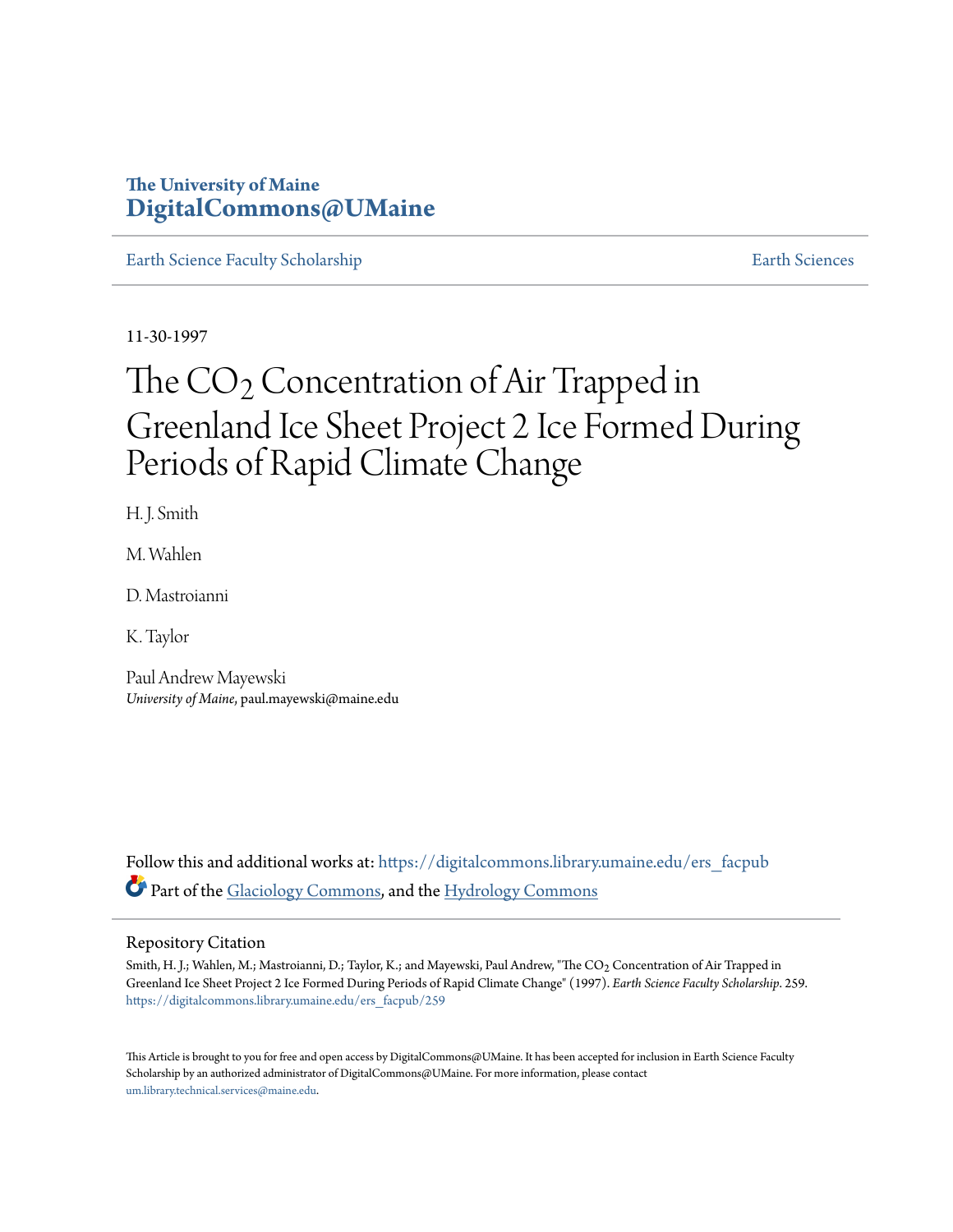## The CO<sub>2</sub> concentration of air trapped in Greenland Ice Sheet **Project 2 ice formed during periods of rapid climate change**

### **H. J. Smith, M. Wahlen and D. Mastroianni**

**Scripps Institution of Oceanography, University of California, San Diego, La Jolla** 

#### **K. Taylor**

**Desert Research Institute, University and Community College System of Nevada, Reno** 

#### **P. Mayewski**

**Glacier Research Group, Institute for the Study of Earth, Oceans and Space, University of New Hampshire, Durham** 

**Abstract.** The CO<sub>2</sub> content of air occluded in Greenland Ice Sheet Project 2 (GISP2) ice **formed over two separate intervals of rapidly changing climate, centered at approximately 46 and 63 kyr B.P., is as much as 90 ppm more during warm periods (interstadials) than during**  cold periods (stadials). These CO<sub>2</sub> variations are superimposed on changes in annual layer thickness and  $\delta^{18}$ O of the ice and do not show the 200- to 700-year offsets which would be expected for concurrent variations in the atmosphere and the ice. The  $CO<sub>2</sub>$  concentrations **during the stadials are similar to the atmospheric values recorded by Antarctic ice of the same age, so processes occumng in the ice after bubble enclosure must be enriching the air trapped in GISP2 ice formed during the interstadials. This conclusion is supported by Ca content and electrical conductivity measurements of the ice, which show that adequate carbonate is present**  to produce these enrichments and that CO<sub>2</sub> content is high only when the electrical conductivity **(a proxy for H + concentration) is high. High-resolution mapping of one 4-cm section of ice**  shows a 200-ppm increase in the  $\overline{CO}_2$  content of the trapped air, from approximately 275 to 475 ppm. Analyses of the total inorganic carbon of ice from both the LGM and Holocene show that most of the Ca in the ice is from CaCO<sub>3</sub> and that the  $\delta^{13}CO_2$  approaches that of soil and marine carbonates. These results show that the CO<sub>2</sub> record preserved in ice can be altered **by in situ decarbonation reactions and that only ice containing either abundant carbonate or**  essentially no carbonate contains a reliable record of paleoatmospheric CO<sub>2</sub>.

#### **1. Introduction**

The CO<sub>2</sub> content of the atmosphere is a quantity of great interest since  $CO<sub>2</sub>$  is the most important trace greenhouse gas and since changes of atmospheric CO<sub>2</sub> concentrations, over **periods up to as much as 100,000 years, are believed primarily to reflect changes in oceanic and biospheric carbon cycling.**  One way better to understand the role of atmospheric CO<sub>2</sub> in present and future climates is to study how CO<sub>2</sub> has varied in **the past, especially in relation to variations in other physical, chemical and isotopic tracers of climate change. A method which has been widely used to reconstruct paleoatmospheric compositions over the past 250,000 years is the analysis of air contained in polar ice. Th!.s air, trapped as bubbles during the course of ice production, has been generally considered an accurate record of the composition of the atmosphere.**  Therefore it is possible in principal to determine how the CO<sub>2</sub> **content of ancient atmosphere has changed by the analysis of**  air from polar ice cores. The accuracy of this  $CO<sub>2</sub>$  record, **however, depends on whether the air remained unaltered by** 

**Copyright 1997 by the American Geophysical Union.** 

**Paper number 97JC00163 0148-0227/97/97JC-00163509.00**  **chemical reactions over the course of its entrapment. We have**  measured the CO<sub>2</sub> content of air occluded in Greenland Ice **Sheet Project 2 (GISP2), Greenland, ice formed during periods of rapid climate change in order to determine whether or not CO2 varies and, if it does, to identify the cause(s) of these variations.** 

**The process of polar ice formation begins with the deposition of snow. As snow accumulates, the underlying layers begin to compact and recrystallize into a porous structure called firn. Atmospheric air ventilates the firn as long as it remains porous, so the firn is continually flushed with air younger than the snow from which it formed. Air is trapped as bubbles in the ice when the firn recrystallizes completely enough to seal the voids which the atmosphere has ventilated up to that time. The process of air enclosure does not preserve air of a single, unique age because bubble formation occurs gradually, over a range of depths, while air continues to mix throughout the remaining, still porous sections of tim. Therefore ice traps a time-integrated sample of the atmosphere, whose average age (younger than the surrounding ice) depends on temperature and accumulation rate [Schwander, 1989]. At the site of the GISP2 core, during the intervals studied in this work, the temperature and accumulation rate varied in a manner such that trapped air should have an average age from 220 to 700 years less than**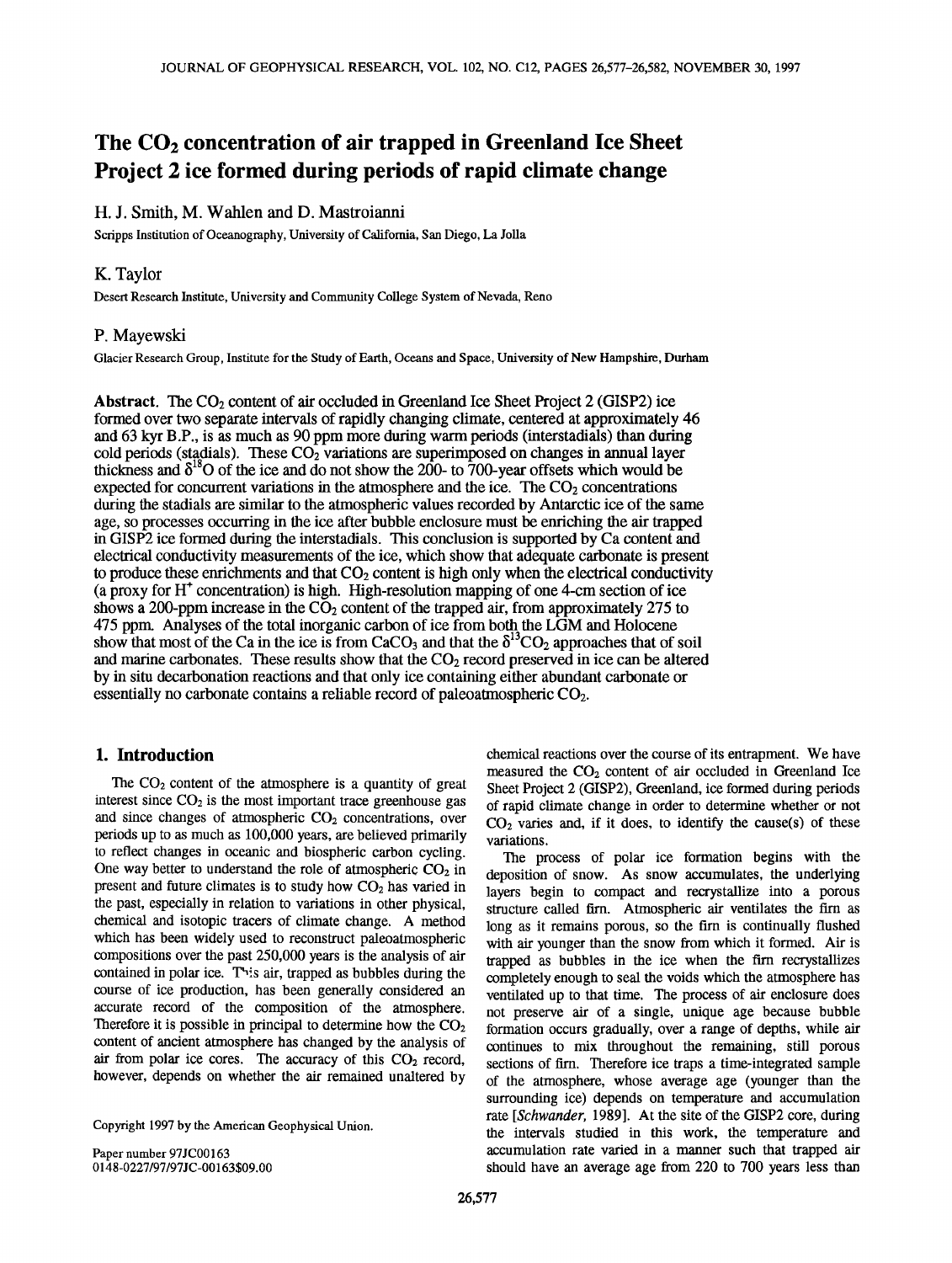**that of the surrounding ice [Wahlen et al., 1991; Sowers et al., 1992; Meese et al., 1994].** 

**A series of extremely rapid climate fluctuations, referred to as Dansgaard-Oeschger events or intersradials (warm periods between periods of cold) and each typically lasting from several hundred to several thousand years, are recorded in Arctic ice formed between approximately 110 and 14 ka [Johnsen et al., 1992; Dansgaard et al., 1993; Taylor et al., 1993]. During these fluctuations, climate in Greenland seems to have shifted back and forth between cold and warm states in times often as short as decades, as recorded by structural, chemical and isotopic changes in the ice. We have measured**  the CO<sub>2</sub> content of air extracted from GISP2 ice for five of these rapid transitions across two stadials. The  $CO<sub>2</sub>$  results are compared to the annual layer thickness,  $\delta^{18}O$ , electrical **conductivity and the Ca concentration of the ice in order to determine the relative timing of any changes in these**  quantities. Total inorganic carbon (TIC) and its  $\delta^{13}CO_2$  were **also measured for ice from both the last glacial maximum (LGM) and the Holocene in order to better assess the possibility that carbonate chemistry might be responsible for**  elevated CO<sub>2</sub> concentrations in some ice, by postdepositional **decarbonation reactions when there is sufficient acidity present [Neftel et al., 1982, 1988]. Finally, a high-resolution**  series of the CO<sub>2</sub> content of a piece of ice formed at the end of **one intersradial was made in order to document the fine scale**  structure of a dramatic increase in CO<sub>2</sub> concentration.

#### **2. Materials and Methods**

**The intersradial samples analyzed in this work were taken at 0.5- to 1-m intervals from two sections of GISP2 ice, with depths between 2355 and 2390 m and between 2580 and 2605 m, corresponding to ages of roughly 45 to 47 ka and 62 to 64 ka, respectively [Meese et al., 1994]. The younger section spans the cold interval (stadial) between the intersradials IS13 and IS14 while the older section spans the stadial between IS20 and IS21 [Dansgaard et al., 1993]. Additionally, a short interval of ice from the end of IS21 [Dansgaard et al., 1993], from a depth between 2599.09 and 2599.16 m, was analyzed in 1-cm increments after an**  unusually high  $CO<sub>2</sub>$  concentration was measured at 2599.09 **rn. Only ice which appeared optically clear (no fracturing, no dust layers) was used. All samples were carefully trimmed in order to reduce the possibility of atmospheric contamination from ice near the outer surfaces of the core. All cutting and loading were done in a walk-in freezer at-27øC. The ice was**  stored in a commercial freezer at  $-18^{\circ}$ C.

**Our analytical apparatus contains three basic components: a dry extraction crusher, a cryogenic trap for condensation of the entire air sample and a high-resolution tunable infrared OR) diode laser spectrometer. The dry extraction technique**  used to measure  $CO<sub>2</sub>$  concentration, in which three **sample/standard pairs are extracted sequentially and run at the**  same pressure [Wahlen et al., 1991], has a precision of  $\pm 3$ **ppm. Three pieces of ice, taken from depths differing by no more than 1 cm in order to minimize any compositional differences, were analyzed for each data point, resulting in an**  average external precision of  $\pm 7$  ppm. The internal standard **after each sample is loaded over the previously crushed ice, after the ice has been pumped for 15 minutes, in order to reproduce the conditions under which the samples are** 

collected. Three standards with precisely known CO<sub>2</sub> **concentrations of approximately 163, 330 and 430 ppm are**  used. The CO<sub>2</sub> concentration measurements are made first on **the three samples and then on the three standards. Four**  measurements are made for each CO<sub>2</sub> concentration **determination.** 

Total inorganic carbon and  $\delta^{13}CO_2$  were measured for ice **from the LGM and the Holocene. Glacial ice samples were from GISP2 ice of 1865- to 1865.12-m depth, while Holocene samples were taken from GISP2 ice of 567.0- to 567.3-m depth. Total inorganic carbon was measured on pieces of uncrushed ice by melting under vacuum and acidifying the**  water with an excess of phosphoric acid. The resulting  $CO<sub>2</sub>$ **(i.e., CO2 from bubbles plus that formed from the acidification of any carbonate and bicarbonate in the ice) was separated cryogenically and its standard volume calculated by expanding it into a known volume and determining the pressure with a transducer, after which it was collected in a**  cold finger at liquid nitrogen temperature. The  $\delta^{13}CO_2$  was **analyzed on a VG Prism II Series dual inlet mass spectrometer.** 

#### **3. Results**

The concentration of  $CO<sub>2</sub>$  in occluded air across the two **stadials shows clear minima in each case (Figures 1 and 2). The older stadial (2605- to 2575-m depth) is preceded by a**  noisy interval with  $CO<sub>2</sub>$  concentrations of 260-295 ppm. The scatter of the CO<sub>2</sub> data is consistent with that observed for **other Greenland ice [Wahlen et al., 1991; Anklin, 1994; Smith**  et al., 1997]. The CO<sub>2</sub> concentration begins to decrease at a **depth near 2593 m, remains between roughly 230 and 250 ppm for the 7 m (800 years) from 2592- to 2585-m depth and then rises rapidly to 284 ppm at a depth of 2584 m. The 55 ppm increase at the end of the cold period occurs within approximately 200 years, i.e., at a rate of 27 ppm per hundred**  years. For comparison, the average rate of atmospheric CO<sub>2</sub> **increase during the last deglaciation was 1.2 ppm per hundred years and 0.9 ppm per hundred years during the penultimate deglaciation [Barnola et al., 1987; Neftel et al., 1988; Stauffelbach et al., 1991]. The difference between the highest**  and lowest  $CO<sub>2</sub>$  concentrations measured in this section is 64 ppm. The increase in atmospheric CO<sub>2</sub> during the last **deglaciation was approximately 80 ppm (from 195 to 275 ppm); the increase during the penultimate deglaciation was approximately 105 ppm (from 190 to 295 ppm). Therefore the**  changes in CO<sub>2</sub> concentrations of the air trapped in GISP2 ice **formed across this stadial are similar in magnitude to, but much more rapid than, the changes observed during major deglaciations.** 

**The younger stadial (2390- to 2350-m depth) shows a**  similar pattern. The CO<sub>2</sub> concentration decreases from an **erratic maximum during the warm interval, with values as high as 278 ppm at 2384 m, to between roughly 180 and 220 ppm in the depth range of 2378 to 2360 m. CO2 remains low for the 1100 years from 2378 to 2364 m, with the exception of two points at 2363 and 2374 m (discussed below), and rises**  rapidly from 187 ppm at 2360 to 223 ppm at 2359 m and to **269 ppm at 2358 m. The highest value is 285 ppm at 2355 m. The maximum rate of increase is 80 ppm per hundred years, occurring in the 102-year interval between the depths of 2360 and 2358 m. An additional transition from cold to warm**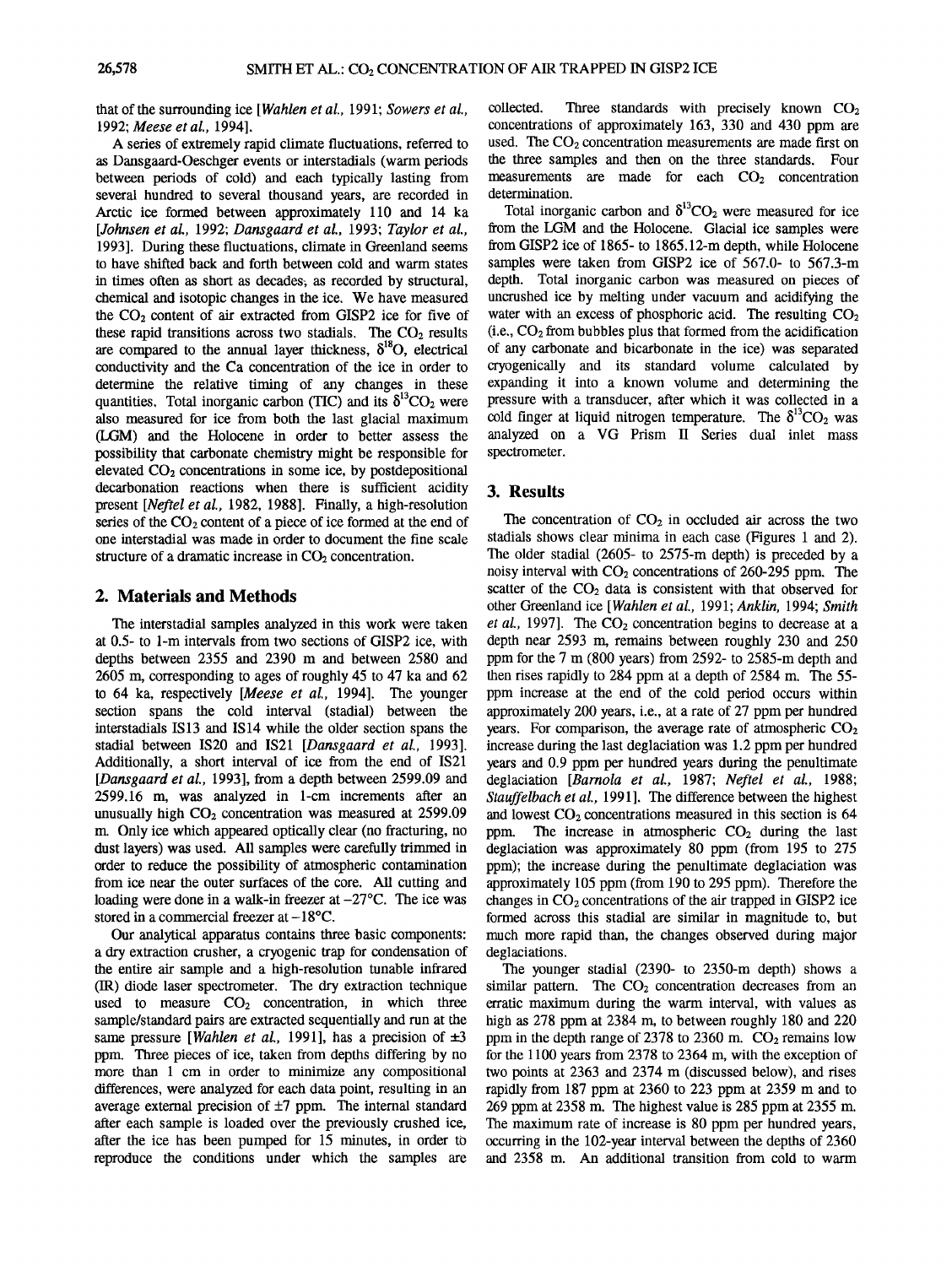

#### **Depth (m)**

**Figure l. Data from GISP2 ice between 2580- and 2605-m depths. (a) Annual layer thickness of the ice [Meese et al., 1994].** (b) The  $\delta^{18}$ O of the ice [*Grootes et al.*, 1993]. (c) CO<sub>2</sub> **concentrations (this paper). (d) ECM values are averages over 20 cm of measurements taken at 1 mm intervals [Taylor et al., 1993]. (e) Ca concentrations in the ice [Mayewski et al., 1994]; the low Ca content of ice from warm intervals is typically between 20 and 60 ppb.** 

**conditions at the beginning of IS21 is also recorded in this section. Like the others, it also displays a large and rapid**  increase in  $CO<sub>2</sub>$  concentration, from 187 to 263 ppm in 115 **years.** 

The most extreme example of  $CO<sub>2</sub>$  enrichment in these **samples can be seen in the depth interval between 2599.16**  and  $2599.09$  m, where the concentration of  $CO<sub>2</sub>$  rises by  $200$ **ppm in only 4 cm (Figure 3). This short interval of ice from the end of IS21 [Dansgaard et al., 1993] was analyzed in 1**  cm increments after an unusually high CO<sub>2</sub> concentration was measured at 2599.09 m. The CO<sub>2</sub> concentration of the section **increased from a constant value of approximately 275 to 475 ppm over the 4 cm (corresponding to approximately 3 years) between 2599.12 and 2599.09 m (Figure 3). This is the largest variation which we observed in any of the ice and the**  highest CO<sub>2</sub> content, although another sample from a region **of high electrical conductivity, at 2583-m depth (not shown in**  Figure 1), also had an unusually high CO<sub>2</sub> content of 349 **ppm.** 

#### **4. Discussion**

Figures 1 and 2 show how the  $CO<sub>2</sub>$  concentration changes with respect to the annual layer thickness and the  $\delta^{18}O$  of the **ice, versus depth. Accumulation rate (and thus annual layer**  thickness) and the  $\delta^{18}$ O of ice primarily reflect the delivery of **precipitation and the temperature atwhich the snow formed, making them good indicators of climate on a regional scale or larger. A number of important observations can be made**  about these plots. First, the CO<sub>2</sub> variations are superimposed on those of annual layer thickness and  $\delta^{18}$ O of the ice: the 5**to 6-m shift toward older ice that would be expected for concurrent changes in the atmosphere and ice is entirely**  absent. Second, the 50- to 100-ppm CO<sub>2</sub> differences between **stadials and interstadials occur over periods of only 100 to** 



**Figure 2. Data from GISP2 ice between 2355- and 2390-m**  depth. (a) Annual layer thickness of the ice. (b) The  $\delta^{18}O$  of the ice. (c)  $CO<sub>2</sub>$  concentrations (this paper). The open circles **are for samples from depths which have narrow ECM maxima not visible on the smoothed electrical conductivity curve. (c) ECM** values (averaged over 20-cm intervals). **concentrations in the ice. References are as in Figure 1.**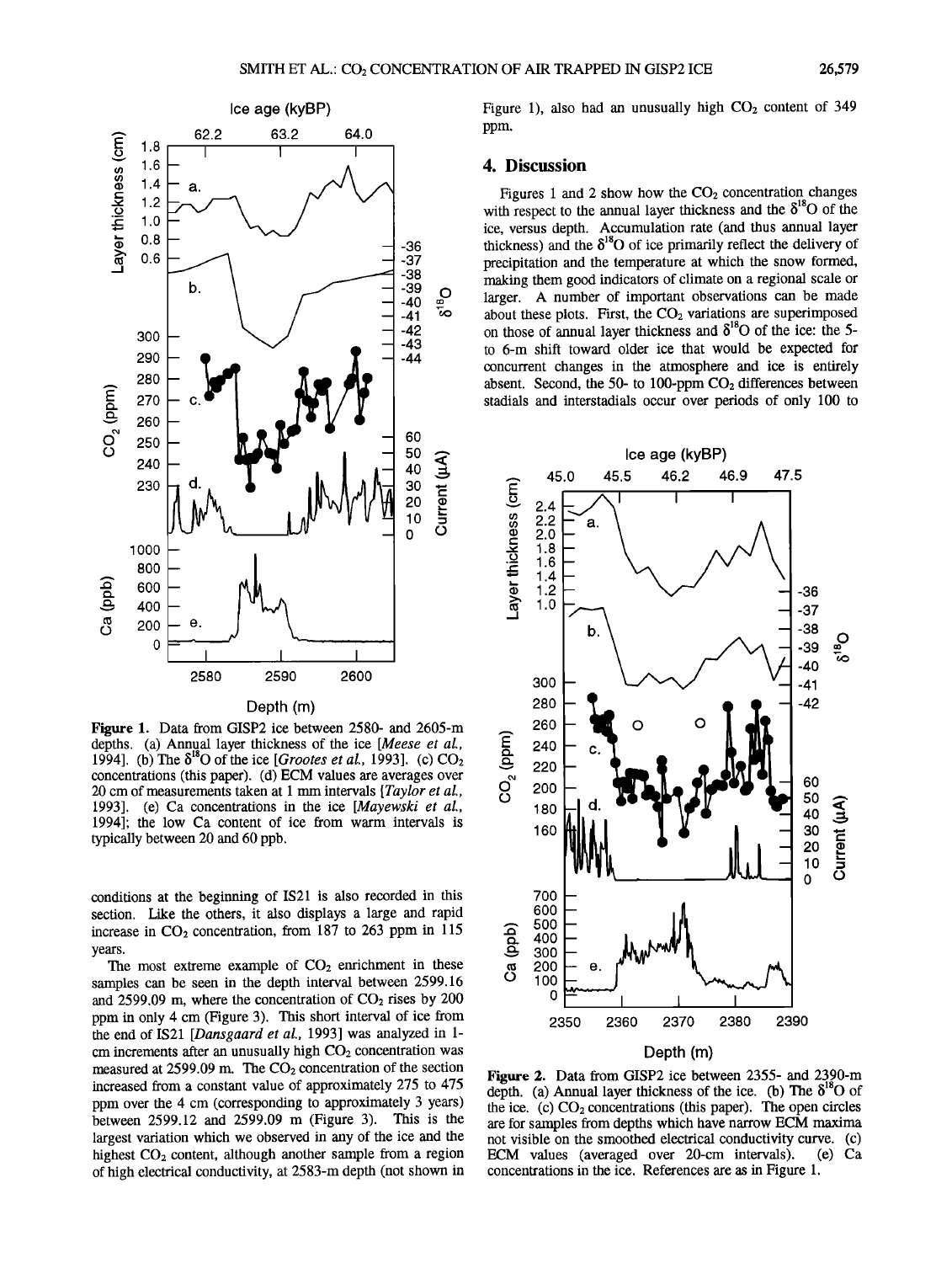

Figure 3. CO<sub>2</sub> concentrations from GISP2 ice between **2599.09- and 2599.16-m depth. The inverted triangle is for**  ice warmed to approximately 0°C for 1 hour (no melting **observed), in order to test whether such warming could cause**  measurable CO<sub>2</sub> contamination.

**200 years, a surprisingly short time for the atmosphere to have changed so dramatically. Third, the minimum values of the CO2 concentrations are similar to the atmospheric values deduced from measurements of Vostok ice [Barnola et aL, 1987, 1991]. These facts strongly argue against the possibility that these CO<sub>2</sub> variations are atmospheric in origin** and show that the high  $CO<sub>2</sub>$  concentrations are increases **above atmospheric values which must have resulted from chemical reactions in the ice. Furthermore, the observed gradients show that diffusion has not affected the shapes or positions of the signals. Therefore these reactions must have**  happened after the bubbles were sealed, since CO<sub>2</sub>-producing reactions occurring in the firn would either display a shift **toward deeper ice (if they were preserved) or not be recorded at all because of atmospheric ventilation of the tim.** 

The reaction most likely to have produced these  $CO<sub>2</sub>$ increases is decarbonation of CaCO<sub>3</sub> by

$$
CaCO3 + 2H+ \rightarrow Ca2+ + CO2 + H2O
$$

**[Neftel et aL, 1988; Delmas, 1993; Anklin et al., 1995]. This process depends on the availability of sufficient carbonate (including bicarbonate) and acidity to enrich the occluded air by the amounts observed. The acidity of ice is reflected by its electrical conductivity [Hammer, 1980; Taylor et al., 1992]. The electrical conductivity of ice is high during warm, wet periods due to the presence of strong acids in the snow and low during cold, dry periods because any acids are neutralized by the high concentrations of alkaline dust that occur during those periods [Taylor et al., 1993]. It is unclear how much of**  the reaction between CaCO<sub>3</sub> and H<sup>+</sup> occurs during transport of the precipitation and how much occurs in the firn, but the **important point here is that when there is abundant carbonate, the acidity of the ice is low because the strong acids have already been neutralized. Figures 1 and 2 show the Ca concentrations and the electrical conductivity of the ice.**  Elevated CO<sub>2</sub> concentrations only occur during the warm **periods when electrical conductivity measurement (ECM)**  values are also high, exactly what would be expected if  $CO<sub>2</sub>$ **production occurred from the decarbonation of CaCO3. Although decarbonation cannot occur without adequate**  acidity, the component which limits the magnitude of  $CO<sub>2</sub>$ production by this reaction in GISP2 ice is CaCO<sub>3</sub>, not H<sup>+</sup> **[Anklin et al., 1995].** 

**For the mechanism discussed above to be viable, sufficient**  carbonate must exist in the ice to enrich  $CO<sub>2</sub>$  by 50-100 ppm. **Evidence that this is possible is provided by our**  measurements of TIC and  $\delta^{\text{B}}CO_2$  on GISP2 ice from both **glacial and interglacial periods. The TIC of ice includes**  trapped  $CO<sub>2</sub>$  as well as carbonate dispersed throughout the **ice. Since the carbonate content of ice cannot be measured directly, because to do so the ice must be melted and melting would result in the destruction of carbonate by reaction with H + in aqueous solution, the carbonate content must be estimated indirectly. We have done this for ice from the LGM**  and the Holocene by subtracting the amount of CO<sub>2</sub> expected **from occluded air (assuming 10% air by volume in the ice and atmospheric CO2 concentrations of 200 and 280 ppm for the**  LGM and Holocene, respectively) from the amount of  $CO<sub>2</sub>$ extracted after melting and acidifying the ice. The difference is the CO<sub>2</sub> equivalent of the carbonate. The LGM samples **from 1865- to 1865.12-m depth (•-17 kyr B.P.) have TIC contents of 4.1 and 5.5 nmol per gram of ice and**  corresponding  $\delta^{13}CO_2$  values of  $-4.45$ and  $-3.70\%$ <sub>o</sub>, while **Holocene samples from 567.0- to 567.3-m depth (•-2500 years B.P.) have TIC contents of 1.4 and 1.5 nmol per gram of ice**  and  $\delta^{13}CO_2$  values of  $-7.23$  and  $-7.43\%$ , respectively. The **LGM samples were taken from ice differing in depth by**  approximately 2 cm. They have clearly different  $CO<sub>2</sub>$ concentrations and  $\delta^{13}$ C values, which we interpret as **evidence of fine scale variability in GISP2 ice. The Holocene samples were prepared from equivalent depths so that they were as identical as practical, a fact reflected in the similarity**  of their  $CO_2$  concentrations and  $\delta^{13}CO_2$  values.

**Indirect measurements of carbonate as described above are time consuming and inexact, and there is no existing database of such information, so it would be useful to be able to employ a proxy which has already been commonly measured in order to estimate the carbonate content of ice. The Ca content of the ice is a good candidate for this since the most likely source of carbonate is CaCO3. The Holocene ice which we measured has a carbonate content of 0.18-0.23 nmol/g and a Ca content of approximately 0.14 nmol per gram of ice (5.6 ppb), while the LGM ice has a carbonate content of 3.2-4.6 nmol/g and a Ca content between 4 and 7.9 nmol per gram of ice (160-315**  ppb). This shows that the CaCO<sub>3</sub> in the precipitation was **only partially neutralized by strong acids during transport, a**  possibility recognized by *Delmas* [1993]. **uncertainty of the estimate of the amount of occluded air, the**  fact that the Ca and CO<sub>3</sub> contents of the ice are within 30% of **each other shows that Ca is a good proxy for carbonate. These TIC results imply that the ice formed during intersradials (with Ca contents between 25 and 40 ppb) contains more than**  enough carbonate to account for the variability seen in  $CO<sub>2</sub>$ **since every 10 ppb of Ca means 0.25 nmol/g carbonate or a**  56-ppm enrichment of CO<sub>2</sub> in the occluded air if Ca equals CaCO<sub>3</sub> on a molar basis.

**These results suggest that Antarctic ice is probably a more**  reliable source of information about paleoatmospheric  $CO<sub>2</sub>$ **since its Ca content, and therefore presumably its carbonate content, is so low: Legrand and Delmas [1988] report average soluble Ca contents of only 0.03 ppb for the Holocene, 1.66 ppb for the LGM and 20 ppb for the LGM/Holocene transition. These results also have important implications for**  the study of the  $\delta^{13}CO_2$  of air trapped in ice. For example, the **greatest TIC burdens in GISP2 ice (i.e., the highest alkaline**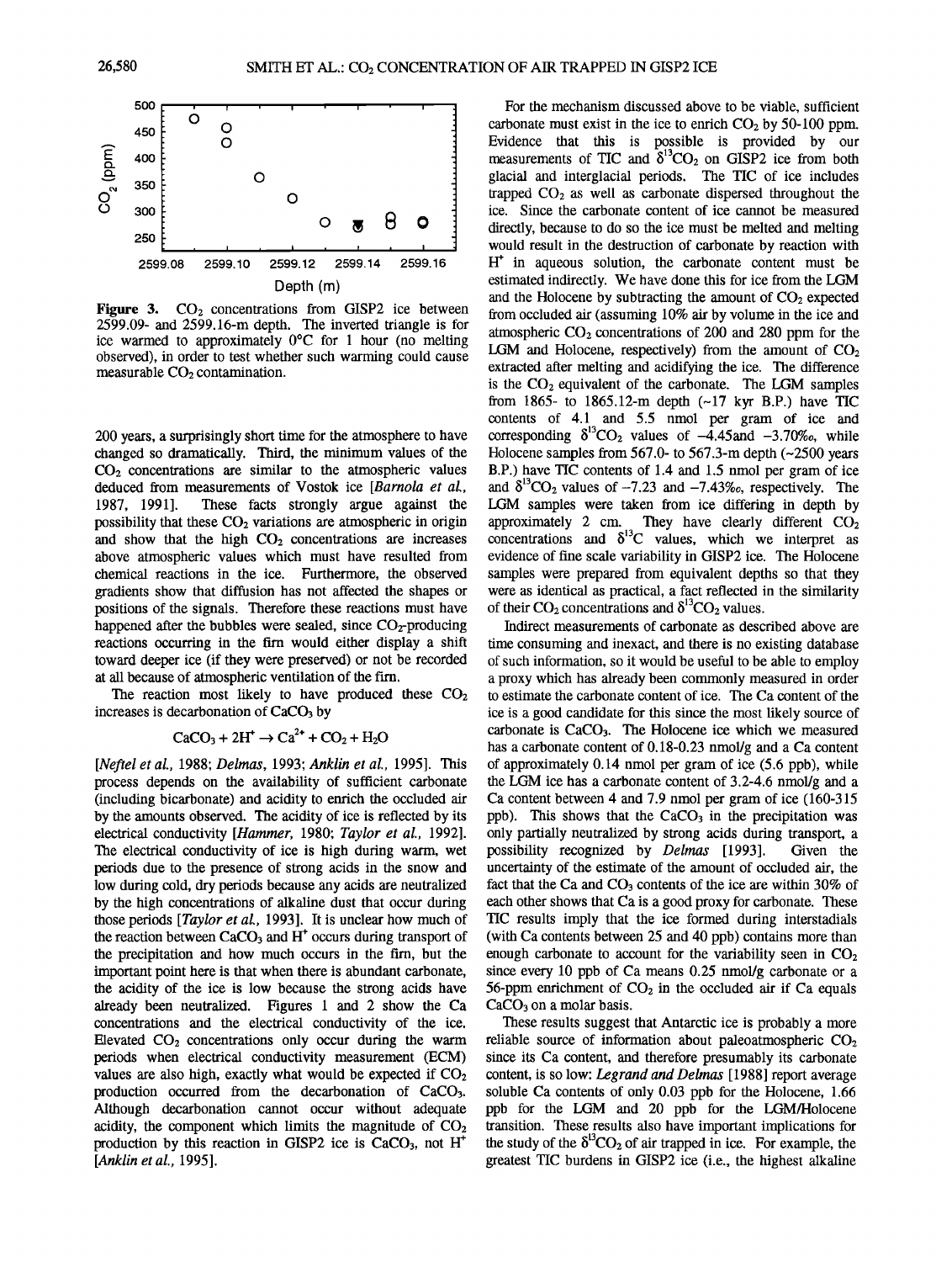**dust concentrations) are found for the LGM, which is consistent with the idea that increased transport during cold, dry climatic periods helped produce the high dust contents**  [*Yung et al.*, 1996]. The  $\delta^{13}CO_2$  of these samples approaches 1 the  $\delta^{13}$ C of soil carbonates [Cerling and Quade, 1993] and **marine carbonates, the two most probable sources of the dust. Therefore the**  $\delta^{13}CO_2$  **of occluded air is also likely to be higher than that of the atmosphere at the time of bubble formation if decarbonation has occurred in the ice.** 

**In contrast to the enrichment discussed above, several**  samples from low ECM regimes had  $CO<sub>2</sub>$  concentrations from **15 to 40 ppm lower than that of the surrounding ice. One**  possible explanation for these low values is that  $CO<sub>2</sub>$  was **consumed by the reaction** 

$$
CO_2 + H_2O + CO_3^2 \rightarrow 2HCO_3
$$

**occurring in the ice [Neftel et al., 1982]. Therefore CO<sub>2</sub> depletion may also be possible under certain conditions, although this seems to be a less common occurrence in this**  ice. The exact mechanisms of CO<sub>2</sub> production or depletion are **still not known, however, and the absence of this knowledge remains the largest gap in our understanding of the CO2 record of polar ice.** 

**The results of this work indicate that measurements of the CO2 concentration of air trapped in ice may reflect atmospheric values only when there is either no (or very little) carbonate or a high concentration of carbonate present in the ice. We therefore propose that ice can be divided into three**  categories for the purpose of evaluating the CO<sub>2</sub> record which **it contains' low carbonate, high carbonate and intermediate**  When there is only enough  $CaCO<sub>3</sub>$  in the **precipitation to supply less than approximately 5 ppb of Ca ("low carbonate"), essentially all of the CaCO3 reacts with H\***  before ice formation and the CO<sub>2</sub> content of the trapped air **reflects ambient atmospheric values at the time of bubble formation. Antarctic ice, for example, should contain a more accurate record of atmospheric CO2 than ice from Greenland**  since its carbonate content is so much lower [*Legrand and Delmas*, 1988]. When there is abundant CaCO<sub>3</sub> in the When there is abundant CaCO<sub>3</sub> in the **precipitation ("high carbonate"), e.g. enough to supply approximately 70 ppb or more of Ca, there is apparently**  sufficient carbonate to neutralize the available  $H<sup>+</sup>$  without the formation of  $CO<sub>2</sub>$  and the trapped air should record the  $CO<sub>2</sub>$ **content of the ambient atmosphere. This case is complicated, however, by the possibility that these alkaline conditions**  might allow  $CO_2$  uptake by the reaction of  $CO_2$ ,  $H_2O$  and  $CO_3^2$  to form bicarbonate,  $HCO_3$ . When there are  $CO<sub>3</sub><sup>2</sup>$  to form bicarbonate, HCO<sub>3</sub>. **"intermediate carbonate" concentrations in the precipitation,**  enough to supply between approximately 5 and 70 ppb Ca, significant amounts of  $CO<sub>2</sub>$  can be generated in the ice, by the **reaction of H<sup>\*</sup> and CaCO<sub>3</sub>, thereby obscuring the atmospheric record. Therefore the record of "atmospheric" CO<sub>2</sub>** Therefore the record of "atmospheric" CO<sub>2</sub> **concentrations in polar ice must be reconsidered in the light of carbonate chemistry if it is to be understood correctly.** 

#### **5. Summary and Conclusions**

Measurements of the CO<sub>2</sub> content of air trapped in GISP2 **ice formed approximately 46 and 63 kyr B.P. have shown that large, rapid variations exist during the transitions between**  stadials and interstadials. The concentration of CO<sub>2</sub> in **occluded air varies from atmospheric values during cold periods to as much as 200 ppm higher during warm periods.** 

**These variations do not display the 5- to 6-m shifts from signatures of climate change contained within the ice itself that would be expected for concurrent atmospheric changes. Measurements of TIC in glacial and interglacial ice show that it is approximately equal to Ca on a molar basis and that most of the carbonate is from CaCO3. Furthermore, the pattern of CO2 enrichment above ambient atmospheric levels matches the H\* content of the ice as shown by ECM, implying that**  acidification of carbonate from CaCO<sub>3</sub> is the source of excess **CO2. Some important questions which still must be answered before the CO2 record of polar ice can be correctly interpreted include how much carbonate is available for reaction and**  what mechanisms are involved in  $CO<sub>2</sub>$  production (or **depletion) in the ice.** 

**Acknowledgments. We thank Bruce Deck for sample handling, preparation and technical assistance and Tim Lueker for performing the extractions for the TIC measurements. This work was supported by NSF grants OPP91-96095 and OPP93-21552 and NOAA grants NA-37GP0518 and NA-47GP0188.** 

#### **References**

- **Anklin, M.J., Kohlenstoffdioxid Bestimmungen in Luftproben aus**  einem neuen Tiefbohrkern von Summit (Gronland), Ph.D. **dissertation, Univ. Bern, Bern, Switzerland, 1994.**
- **Anklin, M., J.-M. Barnola, J. Schwander, B. Stauffer, and D.**  Raynaud, Processes affecting the CO<sub>2</sub> concentrations measured in **Greenland ice, Tellus, Ser. B, 47, 461-470, 1995.**
- **Barnola, J.-M., D. Raynaud, Y.S. Korotkevich, and C. Lorius, Vostok**  ice core provides 160,000-year record of atmospheric CO<sub>2</sub>, Nature, **329,408-414, 1987.**
- Barnola, J.-M., P. Pimienta, D. Raynaud, and Y.S. Korotkevich, CO<sub>2</sub>**climate relationship as deduced from the Vostok ice core: a reexamination based on new measurements and on a re-evaluation of the air dating, Tellus, Ser. B, 43, 83-90, 1991.**
- **Cerling, T.E., and J. Quade, Stable carbon and oxygen isotopes in soil carbonates, in Climate Change in Continental Isotopic Records, Geophys. Monogr. Ser., vol. 78, edited by P.K. Swart, K.C. Lohmann, J. McKenzie, and S. Savin, pp. 217-231, AGU, Washington, DC, 1993.**
- **Dansgaard, W. et al., Evidence for general instability of past climate from a 250-kyr ice-core record, Nature, 364, 218-220, 1993.**
- Delmas, R.J., A natural artefact in Greenland ice-core CO<sub>2</sub> **measurements, Tellus, Ser. B, 45, 391-396, 1993.**
- **Grootes, P.M., M. Stuiver, J.W.C. White, S. Johnsen, and J. Jouzel, Comparison of oxygen isotope records from the GISP2 and GRIP Greenland ice cores, Nature, 366, 552-554, 1993.**
- **Hammer, C.U., Acidity of polar ice cores in relation to absolute dating, past volcanism, and radioechoes, J. Glaciol., 25(93), 359- 372, 1980.**
- **Johnsen, S.J., H.B. Clausen, W. Dansgaard, K. Fuhrer, N. Gundestrup, C.U. Hammer, P. Iversen, J. Jouzel, B. Stauffer, and J.P. Steffensen, Irregular glacial interstadials recorded in a new Greenland ice core, Nature, 359, 311-313, 1992.**
- **Legrand, M., and R.J. Delmas, Soluble impurities in four Antarctic ice cores over the last 30,000 years, Annals of Glaciology, 10, 116- 120, 1988.**
- **Mayewski, P.A., et al., Changes in atmospheric circulation and ocean**  ice cover over the North Atlantic during the last 41,000 years., **Science, 263, 1747-1751, 1994.**
- **Meese, D., R. Alley, T. Gow, P. Grootes, P. Mayewski, M. Ram, K. Taylor, E. Waddington, and G. Zielinski, Preliminary depth-age scale for the GISP2 ice core, CCREL Spec. Rep. 94-1, Cold Reg. Res. and Eng. Lab., Hanover, NH, 1994.**
- **Neftel, A., H. Oeschger, J. Schwander, B. Stauffer, and R. Zumbrunn,**  Ice core sample measurements give atmospheric CO<sub>2</sub> content **during the past 40,000 years, Nature, 295, 220-223, 1982.**
- Neftel, A., H. Oeschger, T. Staffelbach, and B. Stauffer, CO<sub>2</sub> record in **the Byrd ice core 50,000-5000 years BP, Nature, 331, 609-611, 1988.**